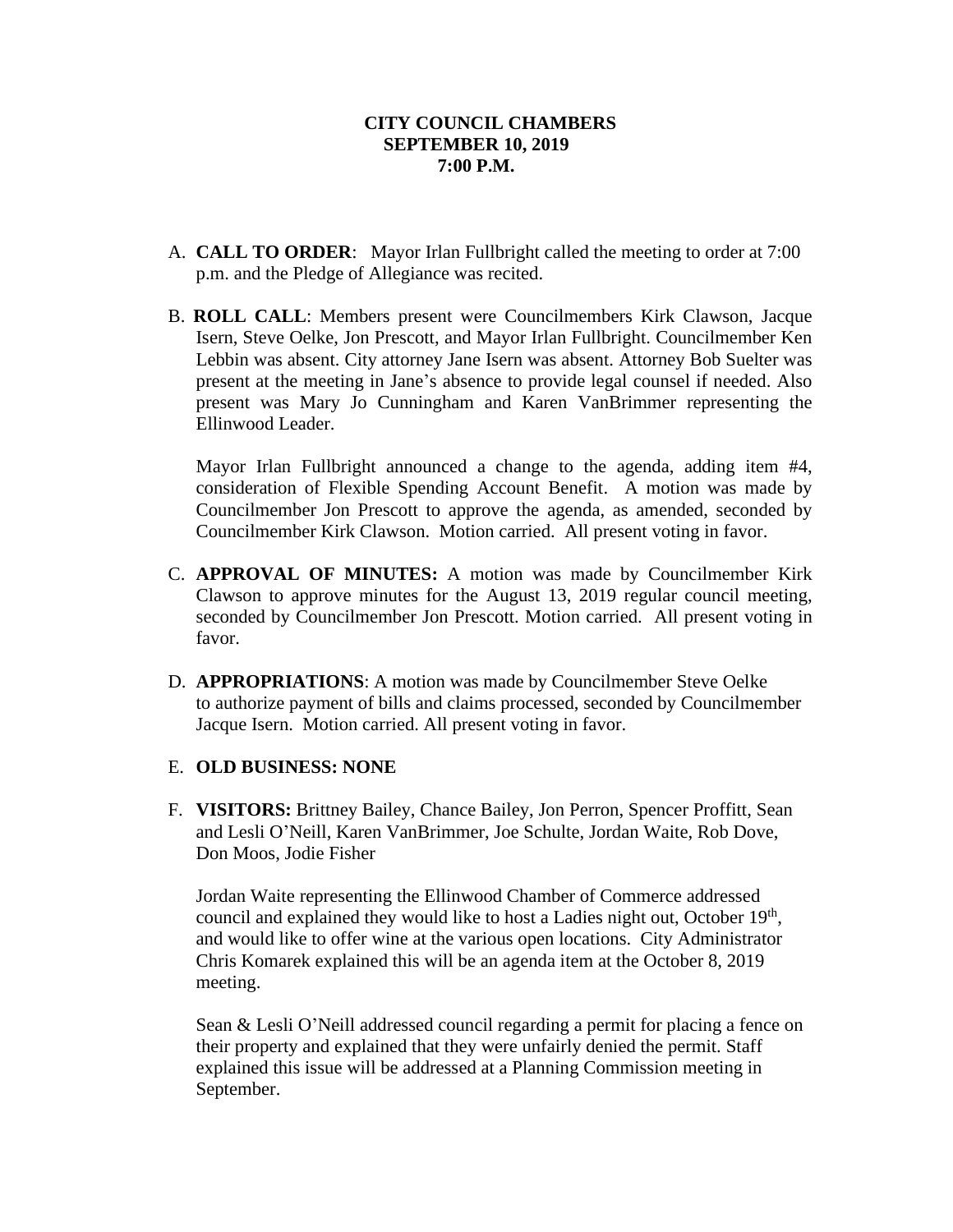### G. **NEW BUSINESS**:

- 1. Service Awards: A service award was presented to Don Moos for his 35 years of service to the Fire Department and his 30 years of service to the EMS Department.
- 2. Kans for Kids Proclamation: Mayor Irlan Fullbright signed a proclamation hereby proclaiming September as "Childhood Cancer Awareness Month", and encourages all citizens to honor childhood cancer patients, survivors, their families and caregivers and remember the children who have lost their lives to this devasting disease. Jodie Fisher, representing Kans for Kids, was present and expressed their appreciation to the community for their support.
- 3. Health Insurance Renewal: The City's health insurance policy is up for renewal on November 1st. Currently the City has the Gold Level Blue Care Premier SG Choice Plan, which is a traditional health insurance package with a \$1500/\$3000 deductible, 20% coinsurance, office copays and prescription copays and a maximum out of pocket of \$4500/\$9000.

The premiums for this policy are aged based, therefore, every employee's premium is different. Currently the City pays 100% of the employee premium, including dental and 77% of the premium for spouse and dependents. The renewal premium for the current health and dental insurance has increased 8.04%. The 2020 budget included a 10% increase for health insurance.

A motion was made by Councilmember Jon Prescott to approve the renewal of the Blue Care Premier SG Choice policy and the dental insurance policy and to continue the city contribution of 100% for employee premiums and 77% for dependent/spouse premiums. Councilmember Steve Oelke seconded the motion. Motion carried. All present voting in favor.

4. Consideration of Flexible Spending Account Benefit: The City currently contracts with Total Administration Services Corporation (TASC) to provide a Premium Only Plan (POP), Section 125 plan to provide employees the opportunity to deduct their share of the health insurance premiums pretax. Employees have expressed interest in adding a Healthcare FSA and Dependent Care FSA benefit to the existing Section 125 plan. This would provide employees the opportunity to deduct medical expenses and dependent daycare expenses pretax. Presented to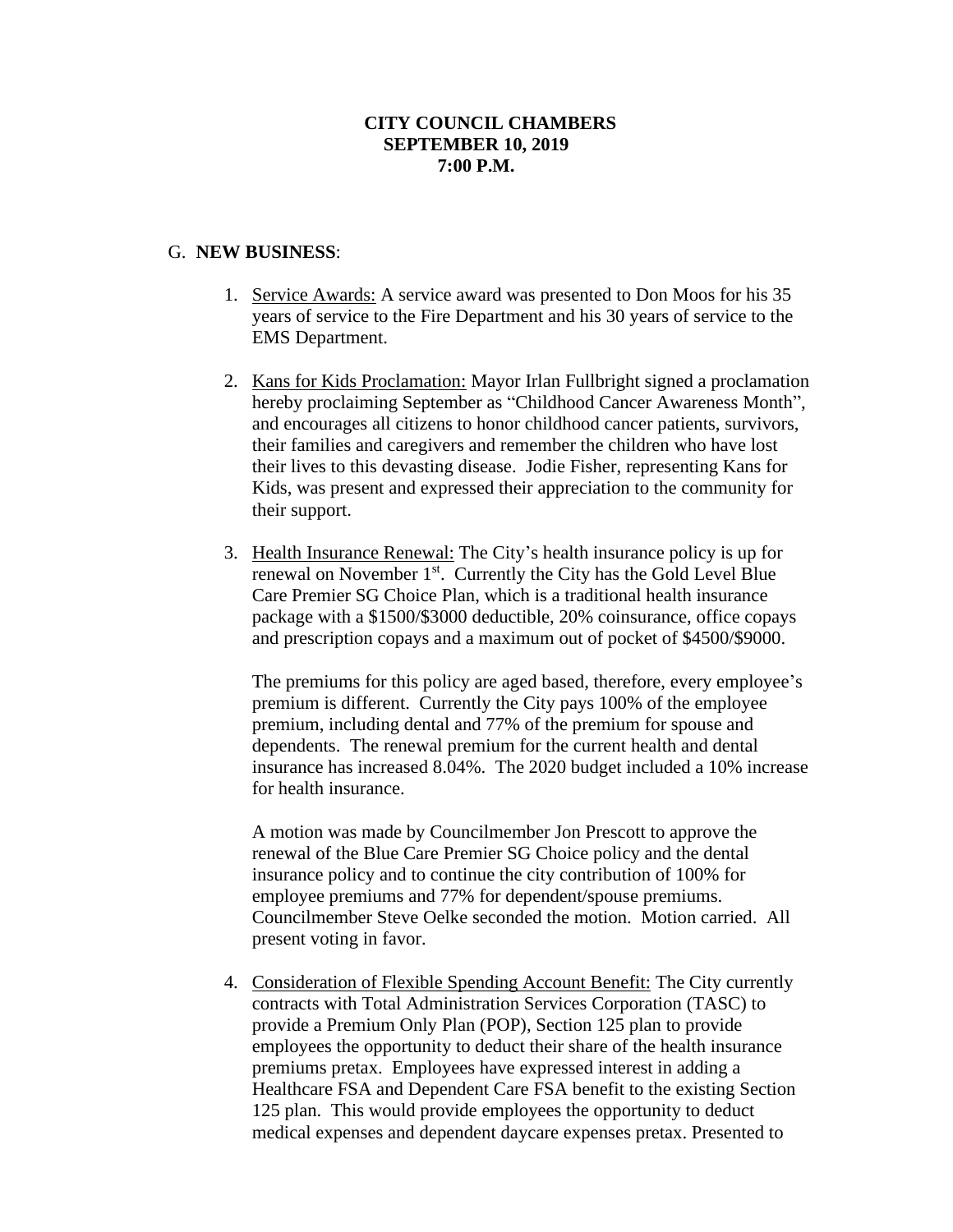council was a proposal from TASC to add the Healthcare FSA and Dependent Care FSA for an annual fee of \$500.00 plus a monthly fee of \$4.40 per each participant in the plan.

A motion was made by Councilmember Jon Prescott to approve the addition of the two benefits and authorize staff to prepare the paperwork necessary to implement the additional benefits, seconded by Councilmember Kirk Clawson. Motion carried. All present voting in favor.

5. Executive Session for Discussion of Property Acquisition for Utility Easement: An executive session was requested for discussion of the acquisition of real property for a utility easement. A motion was made by Councilmember Steve Oelke to recess into executive session pursuant to KSA 75-4319 (b) (6) for the purpose of discussion of the acquisition of real property for a utility easement. Executive session will be for fifteen (15) minutes beginning at 7:55 p.m. until 8:10 p.m. and council will reconvene in the council chambers at that time. Persons to remain in executive session are the governing body, city administrator and city attorney. Motion seconded by Councilmember Jon Prescott. Motion carried. All present voting in favor. The governing body recessed into executive session at 7:55 p.m.

Meeting reconvened at 8:10 pm. No action taken

**REPORTS**: (These reports were given prior to executive session)

- 1. Municipal Court Report: Presented to Council was the Municipal Court Report for August, 2019.
- 2. Utilities Production Report: Presented to Council was the Utilities Production Report.
- 3. Staff Reports:
	- a) Staff reported the work on the slough north of town has been completed. Rye grass has been planted to fulfill a temporary purpose, with permanent grass to be planted in the spring. Staff thanked Lakin Township for their assistance on the project.
	- b) Staff reported city crews are finishing up summer projects, working on pole replacement, replacing Christmas lights and mowing. City crews will begin tree trimming the middle of October.